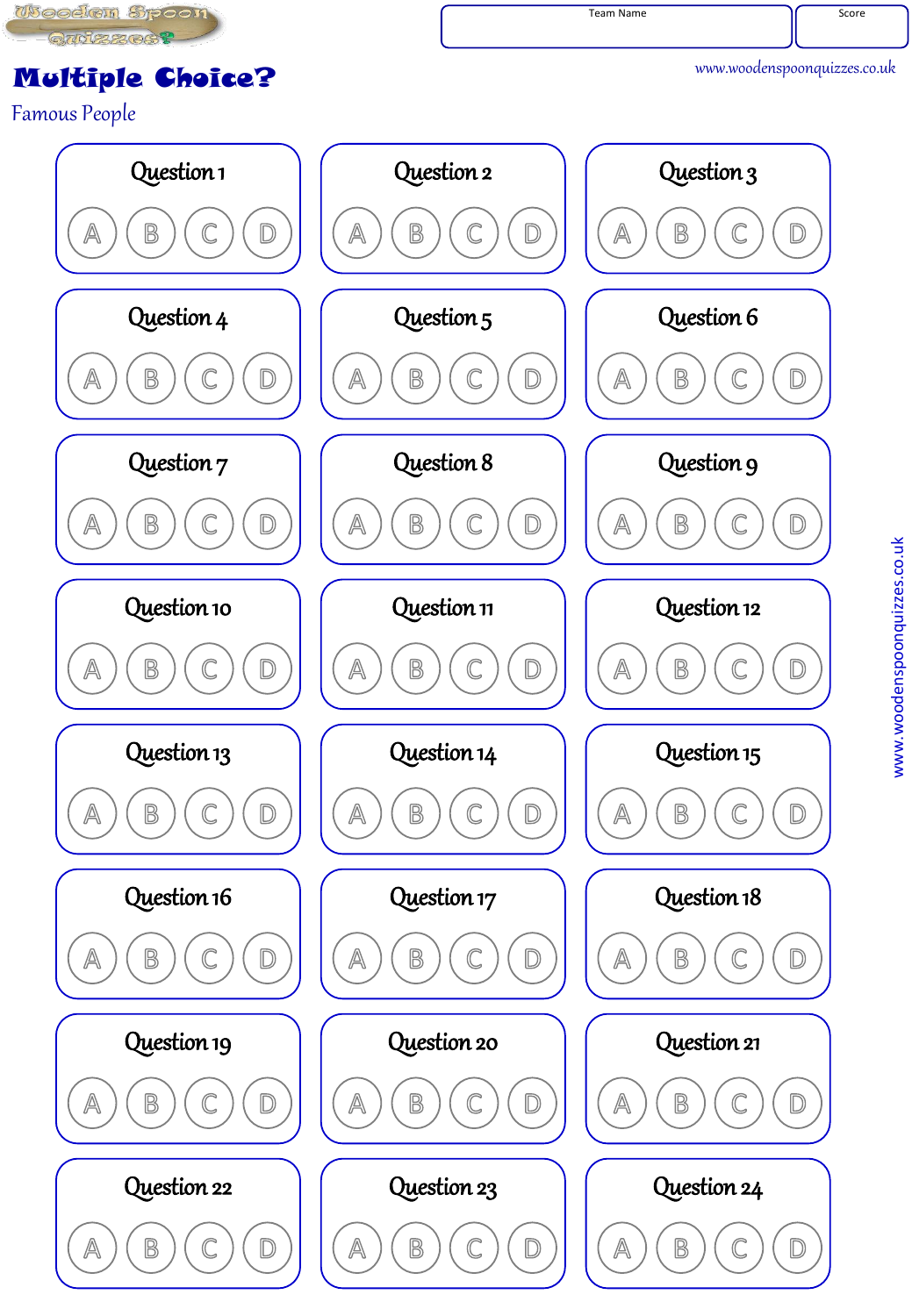Famous People



| 1. By what name was the Heavyweight fighter, Cassius Clay, better known?              |                                                     |                                   |                               |  |
|---------------------------------------------------------------------------------------|-----------------------------------------------------|-----------------------------------|-------------------------------|--|
| <b>A</b> Joe Frazier                                                                  | <b>B</b> George Foreman                             | C Muhammad Ali                    | <b>D</b> Sugar Ray Leonard    |  |
| 2. Who wrote the 'Common Sense Book of Child Care?                                    |                                                     |                                   |                               |  |
| A Dr James Sears                                                                      | <b>B</b> Dr Hans Asperger                           | C Dr. Hannibal Lecter             | <b>D</b> Dr Benjamin Spock    |  |
| 3. Who invented the revolver?                                                         |                                                     |                                   |                               |  |
| <b>A</b> John Browning                                                                | <b>B</b> Samuel Colt                                | <b>C</b> Oliver Fisher Winchester | D Dr. Richard Jordan Gatling  |  |
| 4. Who sailed round the World in the Golden Hind?                                     |                                                     |                                   |                               |  |
| <b>A Sir Francis Drake</b>                                                            | <b>B</b> Sir Walter Raleigh                         | <b>C</b> Henry Every              | <b>D</b> Christopher Columbus |  |
| 5. Who was known as 'The Maid of Orleans'?                                            |                                                     |                                   |                               |  |
| A Eleanor Roosevelt                                                                   | <b>B</b> Jane Austen                                | <b>C</b> Emily Pankhurst          | D Joan of Arc                 |  |
| 6. How is American Writer Samuel Clemens better known?                                |                                                     |                                   |                               |  |
|                                                                                       | <b>A</b> Ernest Hemingway <b>B</b> William Faulkner | <b>C</b> John Steinbeck           | <b>D</b> Mark Twain           |  |
| 7. Which family of Quaker Manufacturers established the garden village of Bournville? |                                                     |                                   |                               |  |
| <b>A</b> Cadbury                                                                      | <b>B</b> Thornton                                   | <b>C</b> Nestlé                   | <b>D</b> Mars                 |  |
| 8. Who invented the safety razor?                                                     |                                                     |                                   |                               |  |
| <b>A</b> Marcel Bich                                                                  | <b>B</b> Henry Nock                                 | <b>C</b> King Camp Gillette       | <b>D</b> Jacob Schick         |  |
| 9. Who was the Architect of St Paul's Cathedral?                                      |                                                     |                                   |                               |  |
| <b>A</b> William Kent                                                                 | <b>B</b> James Gibbs                                | C Christopher Wren                | <b>D</b> Thomas Henry Wyatt   |  |
| 10. Who wrote Wuthering Heights?                                                      |                                                     |                                   |                               |  |
| <b>A Emily Brontë</b>                                                                 | <b>B</b> Anne Brontë                                | C Elizabeth Brontë                | <b>D</b> Maria Brontë         |  |
| 11. Who invented the Spinning Frame in 1768?                                          |                                                     |                                   |                               |  |
| A James Hargreaves                                                                    | <b>B</b> Samuel Crompton                            | C John Kay                        | <b>D</b> Richard Arkwright    |  |
| 12. Which Scottish Chemist patented a method of waterproofing cloth?                  |                                                     |                                   |                               |  |
| A John Boyd Dunlop                                                                    | <b>B</b> Charles Macintosh                          | <b>C</b> Kirkpatrick Macmillan    | <b>D</b> Joseph Black         |  |